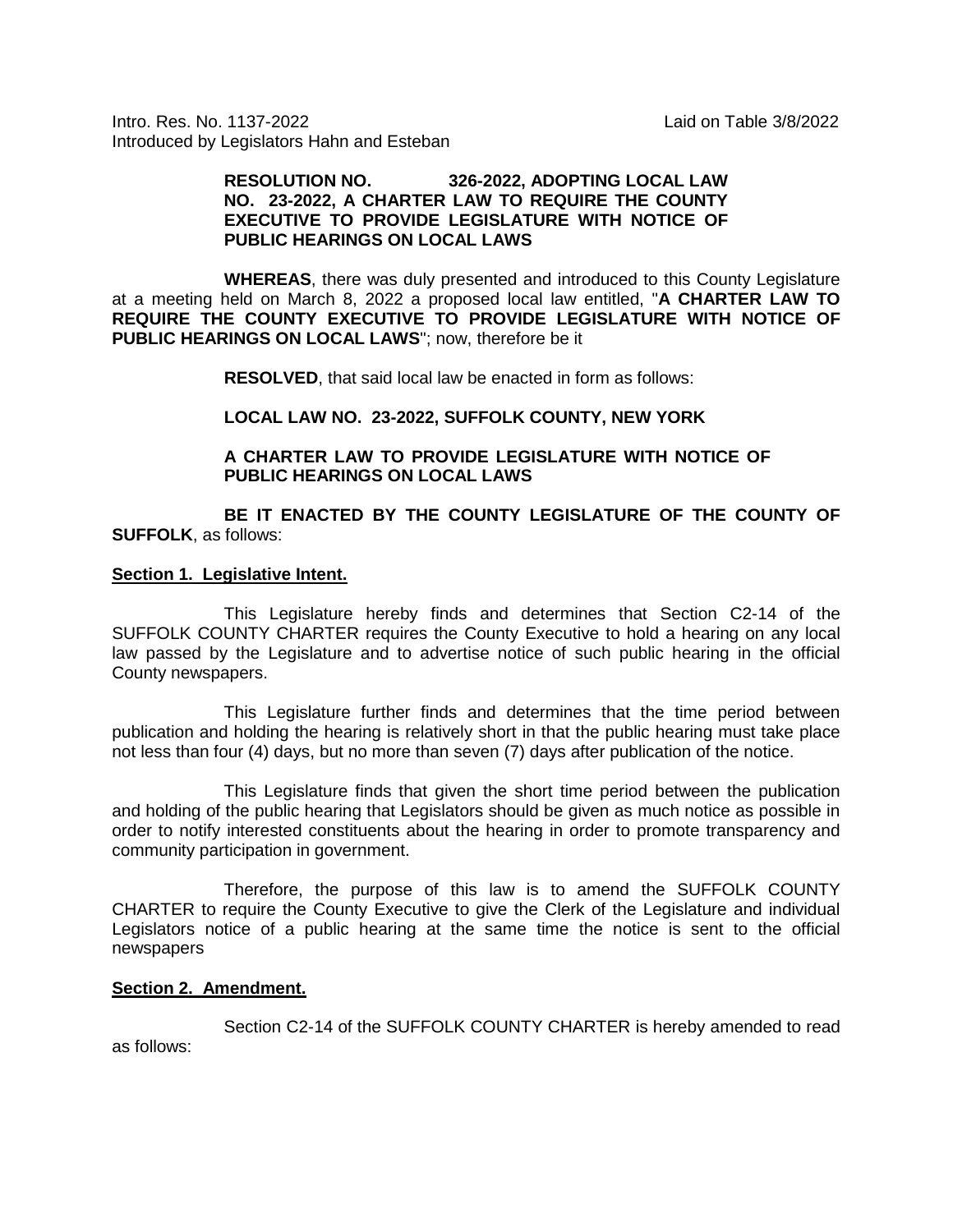# **ARTICLE II COUNTY LEGISLATURE**

#### **\* \* \* \***

## **§ C2-14. Presentation of local laws and resolutions to County Executive.**

**\* \* \* \***

[B.](https://ecode360.com/14938739#14938739) The County Executive shall proceed to advertise the holding of a public hearing by him on such local law in the next available editions of the official County newspapers published after said presentation. The hearing shall be held no less than four days and no more than seven days after the last publication date in said newspapers, inclusive of Sundays and holidays. At the same time that the notice of the public hearing is submitted to the official County newspapers, the County Executive shall cause a copy of the notice to be sent to the Clerk of the Legislature and to the electronic mail inbox of each Legislator.

\* \* \* \*

This law shall apply to all actions occurring on or after the effective date of this

# **Section 3. Applicability.**

law.

# **Section 4. Severability.**

If any clause, sentence, paragraph, subdivision, section, or part of this law or the application thereof to any person, individual, corporation, firm, partnership, entity, or circumstance shall be adjudged by any court of competent jurisdiction to be invalid or unconstitutional, such order or judgment shall not affect, impair, or invalidate the remainder thereof, but shall be confined in its operation to the clause, sentence, paragraph, subdivision, section, or part of this law, or in its application to the person, individual, corporation, firm, partnership, entity, or circumstance directly involved in the controversy in which such order or judgment shall be rendered.

## **Section 5. SEQRA Determination.**

This Legislature, being the State Environmental Quality Review Act (SEQRA) lead agency, hereby finds and determines that this law constitutes a Type II action pursuant to Section 617.5(c)(26), (27) and (33) of Title 6 of the NEW YORK CODE OF RULES AND REGULATIONS (6 NYCRR) and within the meaning of Section 8-0109(2) of the NEW YORK ENVIRONMENTAL CONSERVATION LAW in that the action constitutes routine or continuing administration and management not including new programs or major reordering of priorities that may affect the environment. The Suffolk County Council on Environmental Quality (CEQ) is hereby directed to circulate any appropriate SEQRA notices of determination of non-applicability or non-significance in accordance with this law.